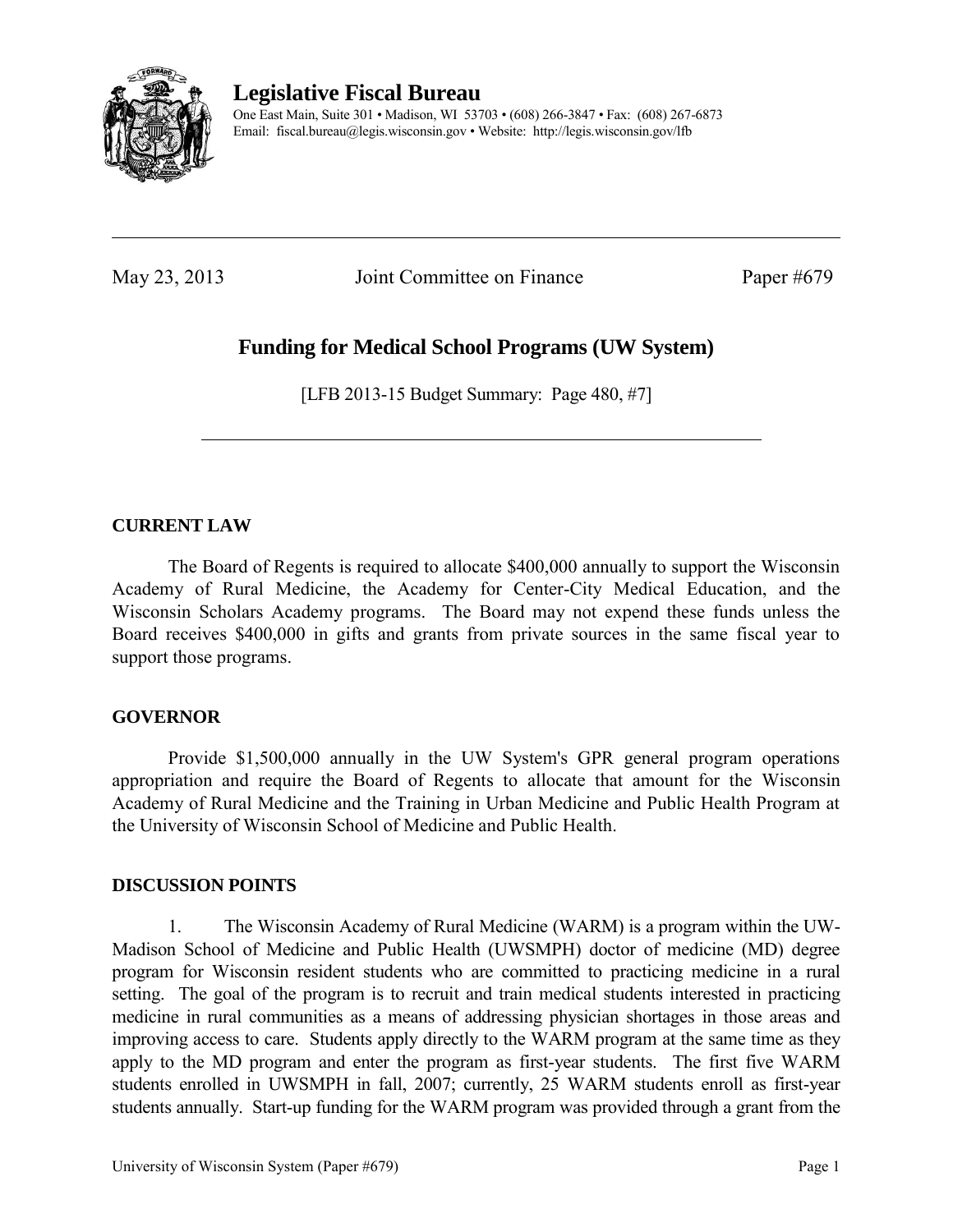Wisconsin Partnership Program (WPP).

2. During the first and second years of medical school, WARM students participate in programs focused on rural health. In the third and fourth years, WARM students are assigned to one of three regional/rural learning communities and complete all of their clerkships, rotations, and preceptorship at that site. Current WARM clinical sites include Marshfield Clinic in Marshfield, Gunderson Lutheran in La Crosse, and Aurora Baycare in Green Bay and their rural clinics. Data on graduates of the WARM program shows that 64% of them have remained in Wisconsin to complete their residency training and 66% complete residencies in primary care specialty areas.

3. The funding requested in the 2013-15 biennium for the WARM program would be used to acquire and support distance education technology (\$1,190,000) and to develop additional WARM clinical sites (\$600,000). Currently, WARM students who are completing their clerkships, rotations, and preceptorships in different areas of the state must return to the Madison campus to complete certain educational requirements. The introduction of distance education technology would allow those students to complete those educational requirements at the clinical site. This would also create additional educational opportunities for the doctors who are responsible for supervising WARM students at those sites.

4. Contingent upon this funding, UWSMPH will admit and enroll an additional 10 WARM students beginning in 2015-16 and increase the total medical school class by the same number. A portion of the funding requested in the 2013-15 biennium would be used to develop additional WARM clinical sites where those students would be placed in future years. The funds provided in the 2013-15 biennium would be used to identify possible clinical sites and create to the physical spaces required for program accreditation at the selected site or sites. In the 2015-17 biennium, the majority of the funding provided for WARM would be used for costs related to the additional WARM students (\$1,330,000). Additional funding would be used in each biennium to support WARM staff, program assessment, faculty development at the clinical sites, student academic support services, community programs, and scholarships.

5. Increasing the number of medical students enrolled in UWSMPH by expanding the WARM program could help address a predicted physician shortage. A report released by the Wisconsin Hospital Association (WHA) in 2011 projected that the state of Wisconsin would need an additional 2,200 physicians in 2030 to meet consumer demand for health care. To address the predicted physician shortage, Wisconsin would need to produce, attract, or retain an additional 110 physicians annually. One of the strategies recommended by the WHA to address the predicted physician shortage is to increase the number of Wisconsin residents who graduate from medical schools located in Wisconsin. As proposed, this initiative would increase by 10 the number of Wisconsin residents who graduate from UWSMPH each year.

6. Established in 2008, the Training in Urban Medicine and Public Health (TRIUMPH) program is a program within the UWSMPH MD program that recruits students who are committed to providing health care for urban populations and to reducing health disparities. Unlike the WARM program, TRIUMPH is open to both resident and nonresident students and students apply to the program during their second year of medical school instead of at the same time that they apply to medical school. The TRIUMPH program currently enrolled 16 students on two tracks.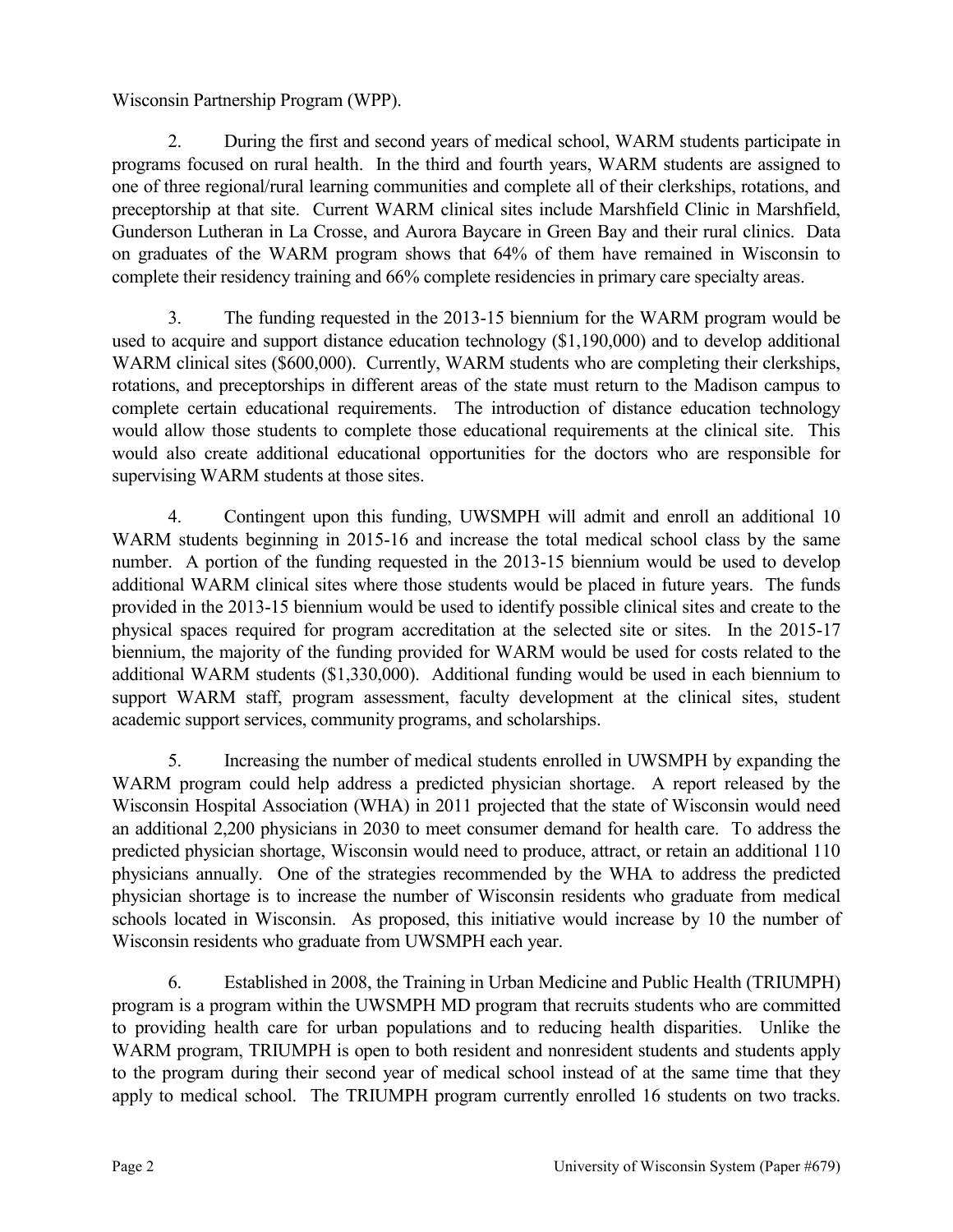Students on one track spend the first five months of the third year training in Milwaukee while students on the other track spend the second five months of the third year and most of the fourth year in Milwaukee. Students on both tracks complete clerkships in primary care, internal medicine, and obstetrics and gynecology and a community and public health enrichment experience at hospitals and community health centers in Milwaukee. Students who also spend their fourth year in Milwaukee complete additional rotations, clerkships, and their preceptorship there. Data on graduates of the TRIUMPH program shows that 40% have stayed in Wisconsin to complete their residency training and 64% do residency programs in primary care specialty areas.

7. A portion of the proposed funding would be used to increase the number of students participating in TRIUMPH from 16 to 24 beginning in 2014-15 (\$180,000). The cost of the additional TRIUMPH students represents a payment made by the UWSMPH to the participating hospitals and community health centers to reimburse them for losses in clinical revenues due to physicians supervising TRIUMPH students. Additional funding would be used in each biennium to support TRIUMPH support staff, program assessment, faculty development at the clinical sites, student academic support services, community programs, and scholarships. In combination with the funding provided for the WARM program, these activities would fully utilize the proposed \$1,500,000 of annual funding.

8. One could argue that the TRIUMPH program may be unnecessary given that there is already a medical school, the Medical College of Wisconsin (MCW), located in the Milwaukee area. According to UWSMPH staff, MCW, which is located in Wauwatosa, is not active in innercity Milwaukee and does not currently have a program in urban health. UWSMPH staff argue that programs like TRIUMPH are necessary given the disparity in terms of health outcomes and indicators between Milwaukee and the state as a whole and within the city itself. The 2012 Milwaukee Health Report prepared by the Center for Urban Population Health, which is affiliated with UWSMPH, UW-Milwaukee, and Aurora Health Care, showed that Milwaukee residents fared worse than Wisconsin residents as a whole on 27 of 33 health outcomes and indicators. The study also showed that Milwaukee residents with lower socioeconomic status fared worse than those with higher socioeconomic status. For example, the teen birth rate, incidence of childhood lead poisoning, and the HIV infection rate were all more than three times higher for Milwaukee residents in the lowest socioeconomic status group than for residents in the highest socioeconomic status group. In addition to their clinical experiences, students in the TRIUMPH program work on projects aimed at improving health outcomes and indicators in the city of Milwaukee.

9. Currently, only about 40% of TRIUMPH students are Wisconsin residents. Similar to the WARM program, the TRIUMPH program recruits students from urban areas because they are deemed more likely to practice medicine in urban areas after graduation. Because Wisconsin has relatively few urban areas, nonresident students are more likely to be recruited for the TRIUMPH program than resident students. Program staff indicate that TRIUMPH students and staff are working with high schools in Milwaukee to build a student pipeline for the TRIUMPH program.

10. In a letter to the Committee dated May 15, 2013, the Secretary of the Department of Administration (DOA) recommended that funding for the WARM and TRIUMPH programs be provided through the UW System's program revenue block grant instead of the UW System's GPR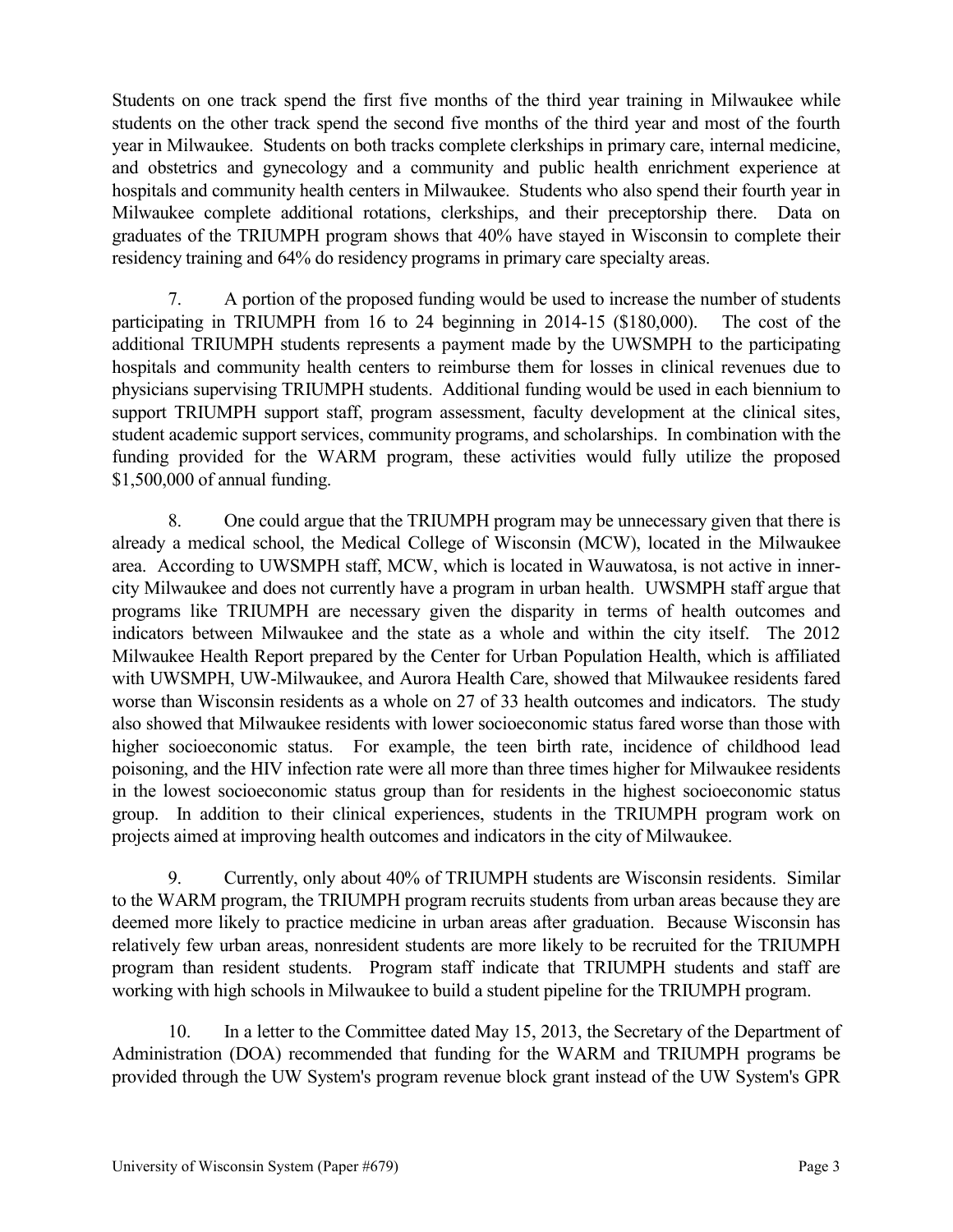general program operations appropriation and that the additional \$1,500,000 GPR annually provided for this purpose be deleted. Under this approach, the Committee could require the Board of Regents to allocate \$1,500,000 in each year of the biennium from its program revenue appropriation for general program operations for the WARM and TRIUMPH programs.

11. However, the costs associated with increasing the number of students in the WARM and TRIUMPH programs will continue into the 2015-17 biennium and beyond. For that reason, it may be desirable for the Committee to identify a continuing source of funding for those programs instead of funding them with one-time funds drawn from the UW System's program revenue appropriation balances. This could be accomplished by providing additional GPR funds through the UW System's GPR "block grant," consistent with the current bill provision. Another alternative would be to create a new continuing PR appropriation for this purpose, transfer \$6,000,000 from the UW System's PR "block grant" to that new appropriation, and authorize the Board of Regents to expend \$1,500,000 annually from the appropriation. This would provide the WARM and TRIUMPH programs with sufficient funds to support the additional students in both the 2013-15 and 2015-17 biennia.

## **ALTERNATIVES**

1. Approve the Governor's recommendation. This would provide \$1,500,000 GPR annually in the UW System's GPR general program operations appropriation to support the WARM and TRIUMPH programs.

2. Modify the provision as recommended by the DOA Secretary in his May 15 letter to the Committee, including: (a) delete \$1,500,000 GPR annually from the UW System's GPR general program operations appropriation; and (b) require the Board of Regents to allocate \$1,500,000 in each year of the biennium from its program revenue appropriation for general program operations for the WARM and TRIUMPH programs.

| ALT <sub>2</sub> | <b>Change to Bill</b><br>Funding |
|------------------|----------------------------------|
| <b>GPR</b>       | $-$ \$3,000,000                  |

3. Delete \$1,500,000 GPR annually and, instead, create a new continuing PR appropriation for the WARM and TRIUMPH programs, transfer \$6,000,000 from the UW System's PR "block grant" to that new appropriation, and authorize the Board of Regents to expend \$1,500,000 annually from the appropriation.

| ALT <sub>3</sub> | <b>Change to Bill</b><br>Funding |
|------------------|----------------------------------|
| <b>GPR</b>       | $-$ \$3,000,000                  |
| PR               | 3,000,000                        |
| Total            | ፍሰ                               |